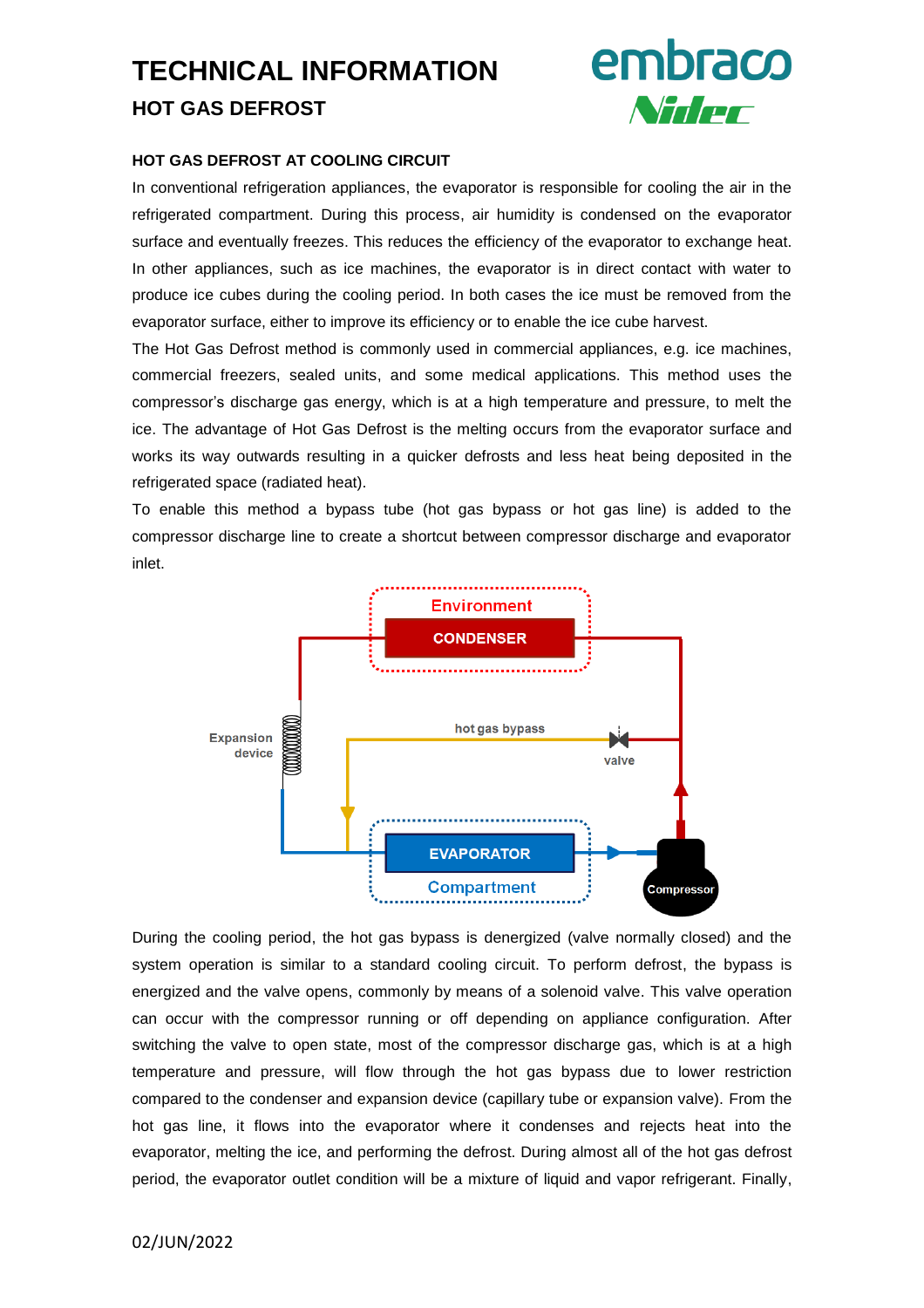# **TECHNICAL INFORMATION HOT GAS DEFROST**



the gas-liquid refrigerant mixture is pushed from the evaporator to the compressor and heated by its components. During the cycle, the refrigerant continues to circulate in the following sequence: compressor, hot gas bypass, evaporator and compressor. At a given time the hot gas defrost is terminated, by a temperature sensor or other means, and the solenoid valve is closed. Before the cooling cycle is started again, a defrost water dripping time may be applied.

## **COMPRESSOR OPERATION DURING HOT GAS DEFROST**

At the beginning of the hot gas defrost process, the solenoid valve is opened and a high refrigerant mass flow rate pushes the liquid refrigerant from the evaporator to the compressor. The amount of liquid that reaches the compressor suction tube depends on the characteristics of the appliance. When the liquid refrigerant reaches the compressor it may (i) evaporate when entering in contact with hot elements, (ii) enter the suction muffler or (iii) accumulate at compressor shell. Each of these "liquid paths" may happen in parallel and affect the compressor components in different ways, leading to special design requirements.

If liquid enters the suction muffler and reaches the compression chamber, load will increase significantly for the compressor motor. In addition to the liquid return, the higher evaporation pressures during hot gas defrost will also increase the load on other components. Due to the aforementioned loads, increased robustness is required for compressors which may be applied in systems with hot gas defrost. Special designs need to be utilized for the bearings, valves, manifold, and suction muffler.

### **Suction Muffler**

The liquid entering the compressor must go through the suction muffler if it is to reach the compression chamber. When some amount of liquid (oil or refrigerant) is compressed, load peaks known as "liquid hammer" may happen. To reduce the probability of this "liquid hammer", the suction path of the compressor can be designed in such a way that it provides effective and safe vapor and liquid separation. This is done, for example, when the suction tube connector on the compressor shell and the suction gas inlet to the muffler and pump unit are located on opposite sides of the shell (indirect suction). However, this concept reduces the compressor efficiency since the suction gas is superheated significantly in the compressor shell. In the highefficiency compressors, the suction muffler is designed to reduce the refrigerant superheating, which requires a more direct path for the refrigerant to reach the compression chamber (semidirect and direct suction). For the direct suction muffler, where the refrigerant path is "bounded" with a connector, the likelihood of "liquid hammer" increases. In this case, it is suggested to apply an adequate gas/liquid separator after the evaporator outlet to avoid liquid reaching the compressor suction tube.

#### **Valves**

Even during hot gas defrost, if the design of the suction line and the muffler considers this condition, only a fraction of the liquid should be able to reach the compression chamber. However, when this liquid is compressed, it leads to extreme pressure peaks inside the cylinder